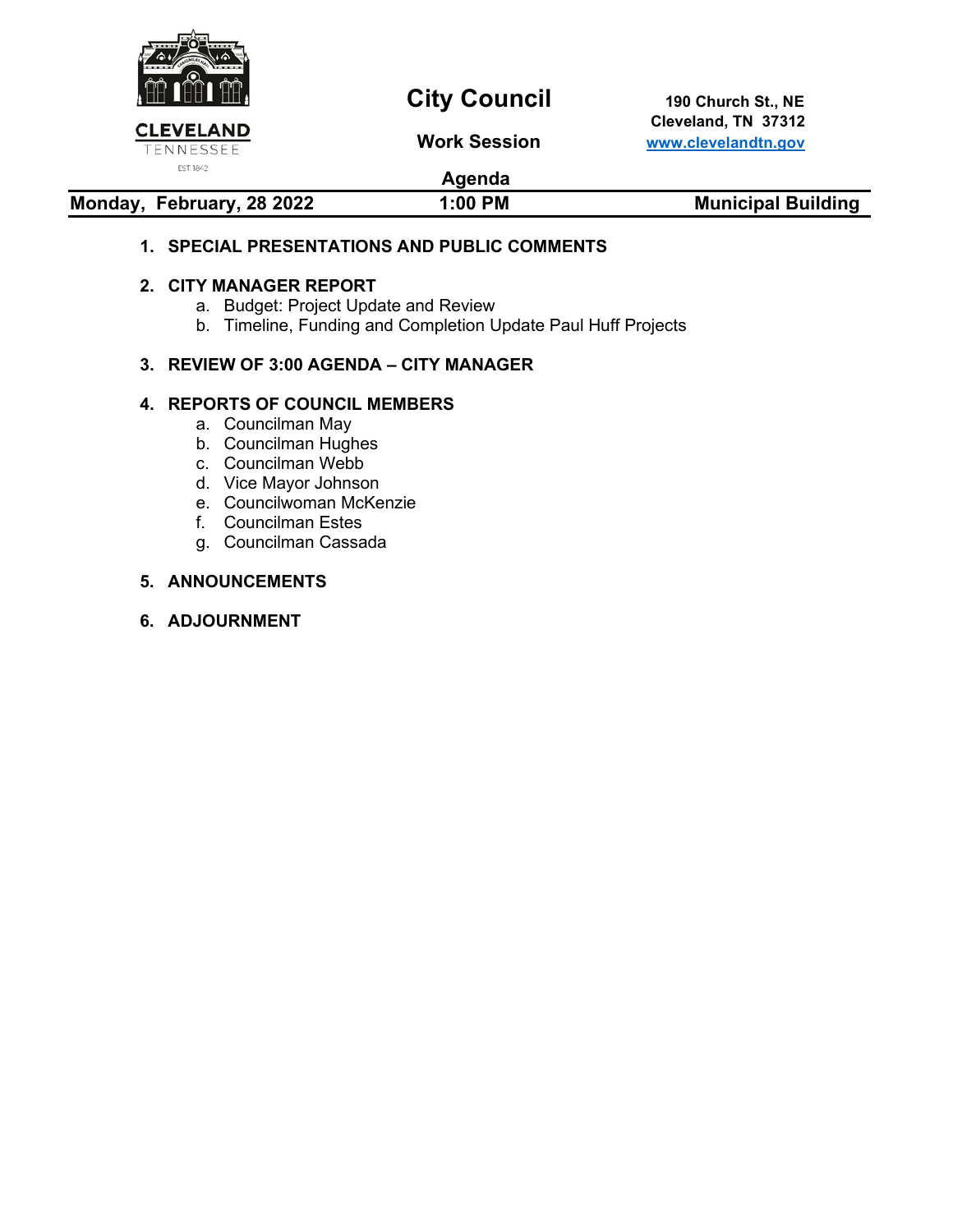

## **City Council** 190 Church St., NE

 **Cleveland, TN 37311 Regular Session [www.clevelandtn.gov](http://www.clevelandtn.gov/)**

EST. 1842

**Agenda**

**Monday, February 28, 2022 19:00 PM Municipal Building** 

### **1. CALL TO ORDER**

- **2. ROLL CALL**
- **3. PLEDGE OF ALLEGIANCE AND INVOCATION**

#### **4. WAIVE READING OF MINUTES**

a. Regular Session – February 14, 2022 (p. 1)

### **5. SPECIAL PRESENTATIONS AND PUBLIC COMMENTS**

### **6. HEARING PETITIONS AND COMMUNICATIONS**

#### **7. CONSENT AGENDA**

- a. **Resolution 2022-12** Authorizing the Mayor to submit an application for the Home Housing Rehabilitation Project (p. 2-3).
- b. **Resolution 2022-13** Authorizing the Mayor to sign Change Order #2 with Wilson Construction related to the 17<sup>th</sup> and 20<sup>th</sup> Street Sidewalk Project (p. 4-14).
- c. **Resolution 2022-14** Authorizing the Mayor to sign a sewer easement with Cleveland Utilities in connection with the Trails at Freewill Subdivision (p. 15-20).
- d. **Resolution 2022-15** Authorizing the Mayor to sign an agreement with City Fields regarding the American Rescue Plan Act Funds (p. 21-28).
- e. **Resolution 2022-16** Authorizing the Mayor to sign supplemental agreement #1 with Volkert, Inc. related to the  $17^{\text{th}}$  and  $20^{\text{th}}$  Street Sidewalk Project (p. 29-60).
- f. **Surplus Property** Declaring a vehicle as surplus property from Parks & Recreation and to be sold on GovDeals (p. 61).
- g. **Street Light Recommendation** Earl Cameron for the area of 2nd Street SW, Spring Street SW and 3<sup>rd</sup> Street SW (Cleveland Utilities recommends installing one new 41-watt LED cobra fixture on an existing pole at the intersection of 2<sup>nd</sup> Street NW and Spring Street SW. Six existing 100-watt HPS fixtures to be upgraded to 41-watt LED fixtures at a cost of \$146.70 each) (p. 62-64).
- h. **Motion** To become members in the Tennessee CLEAN Coalition (requested by Mayor Brooks) (p. 65).

#### **8. UNFINISHED BUSINESS**